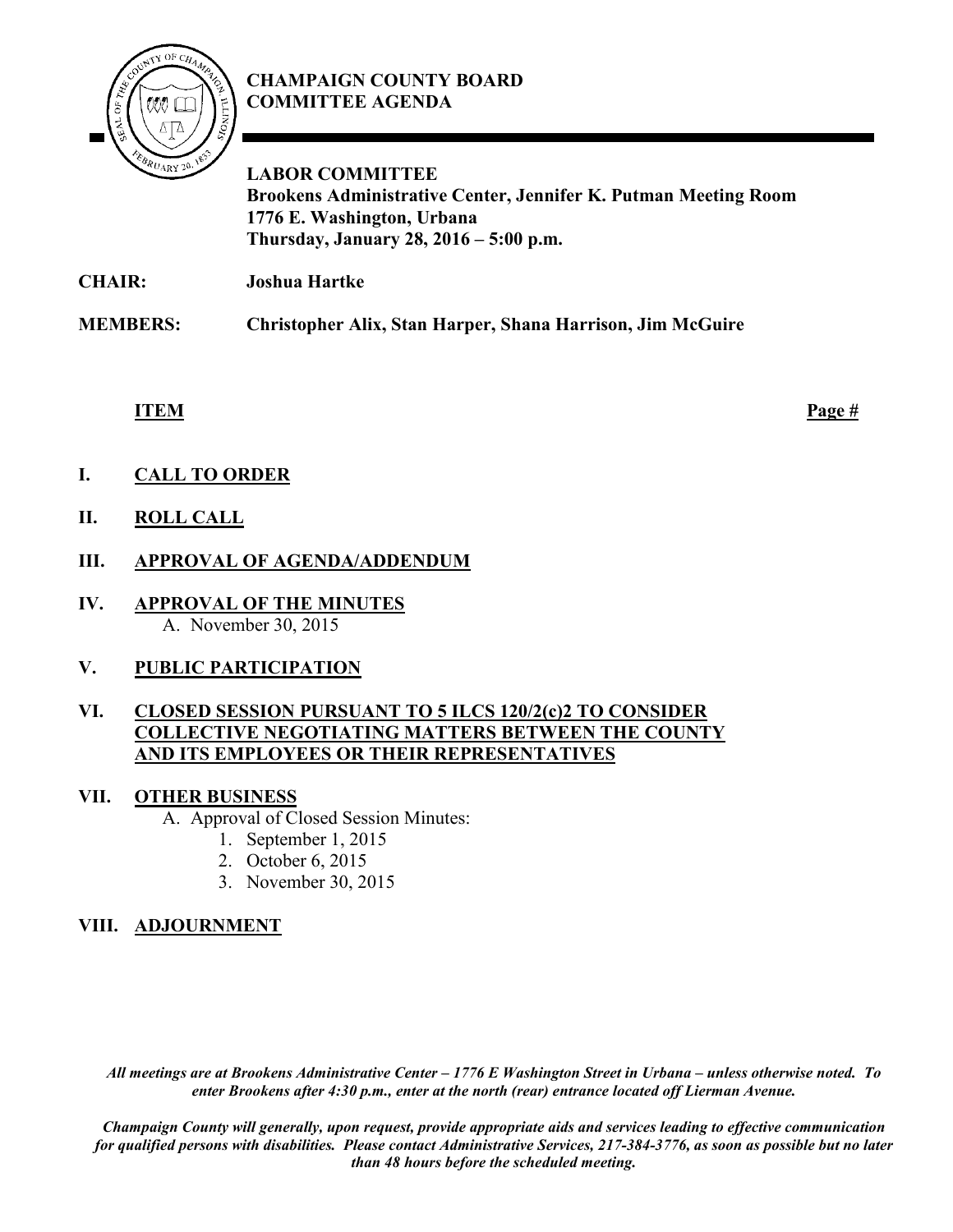| 1<br>$\overline{c}$<br>$\overline{\mathbf{3}}$         | <b>CHAMPAIGN COUNTY BOARD</b><br><b>COMMITTEE MINUTES</b>                                                                                                                                              |                                                                                                                                                      |  |
|--------------------------------------------------------|--------------------------------------------------------------------------------------------------------------------------------------------------------------------------------------------------------|------------------------------------------------------------------------------------------------------------------------------------------------------|--|
| 4<br>5<br>6<br>$\overline{7}$<br>$\boldsymbol{8}$<br>9 | <b>LABOR COMMITTEE</b><br>Monday, November 30, 2015<br>Brookens Administrative Center, Jennifer K. Putman Meeting Room<br>1776 E. Washington St., Urbana                                               |                                                                                                                                                      |  |
| 10<br>11<br>12                                         | <b>MEMBERS PRESENT:</b>                                                                                                                                                                                | Joshua Hartke (Chair), Christopher Alix, Stan Harper,<br>Shana Harrison, Jim McGuire                                                                 |  |
| 13<br>14                                               | <b>MEMBERS ABSENT:</b>                                                                                                                                                                                 | None                                                                                                                                                 |  |
| 15<br>16<br>17<br>18                                   | <b>OTHERS PRESENT:</b>                                                                                                                                                                                 | Deb Busey (County Administrator), Tami Ogden (Deputy County Ad-<br>ministrator/Finance), Kay Rhodes (Administrative Assistant), Sheriff<br>Dan Walsh |  |
| 19<br>20                                               | <b>Call to Order</b>                                                                                                                                                                                   |                                                                                                                                                      |  |
| 21                                                     | Hartke called the meeting to order at 4:00 p.m.                                                                                                                                                        |                                                                                                                                                      |  |
| 22<br>23                                               | <b>Roll Call</b>                                                                                                                                                                                       |                                                                                                                                                      |  |
| 24<br>25                                               | Harper, Harrison, McGuire, and Hartke were present, establishing the presence of a quorum.                                                                                                             |                                                                                                                                                      |  |
| 26<br>27                                               | <b>Approval of Agenda/Addendum</b>                                                                                                                                                                     |                                                                                                                                                      |  |
| 28<br>29<br>30                                         | MOTION by Harrison to approve the agenda; seconded by Harper. Motion carried with<br>unanimous support.                                                                                                |                                                                                                                                                      |  |
| 31<br>32                                               | <b>Approval of Minutes</b>                                                                                                                                                                             |                                                                                                                                                      |  |
| 33<br>34<br>35<br>36                                   | MOTION by Harper to approve the minutes of October 6, 2015; seconded by McGuire. Mo-<br>tion carried with unanimous support.                                                                           |                                                                                                                                                      |  |
| 37<br>38                                               | <b>Public Participation</b>                                                                                                                                                                            |                                                                                                                                                      |  |
| 39                                                     | There was no public participation.                                                                                                                                                                     |                                                                                                                                                      |  |
| 40<br>41<br>42<br>43<br>44                             | <b>REPRESENTATIVES</b>                                                                                                                                                                                 | CLOSED SESSION PURSUANT TO 5 ILCS 120/2(c) 2 TO CONSIDER COLLECTIVE NE-<br>GOTIATING MATTERS BETWEEN THE COUNTY AND ITS EMPLOYEES OR THEIR           |  |
| 45<br>46                                               | <b>MOTION</b> by McGuire to enter into closed session pursuant to 5 ILCS 120/2(c) 2 to consider<br>collective negotiating matters between Champaign County and its employees or their representatives. |                                                                                                                                                      |  |

 $\cdot \tilde{e}$